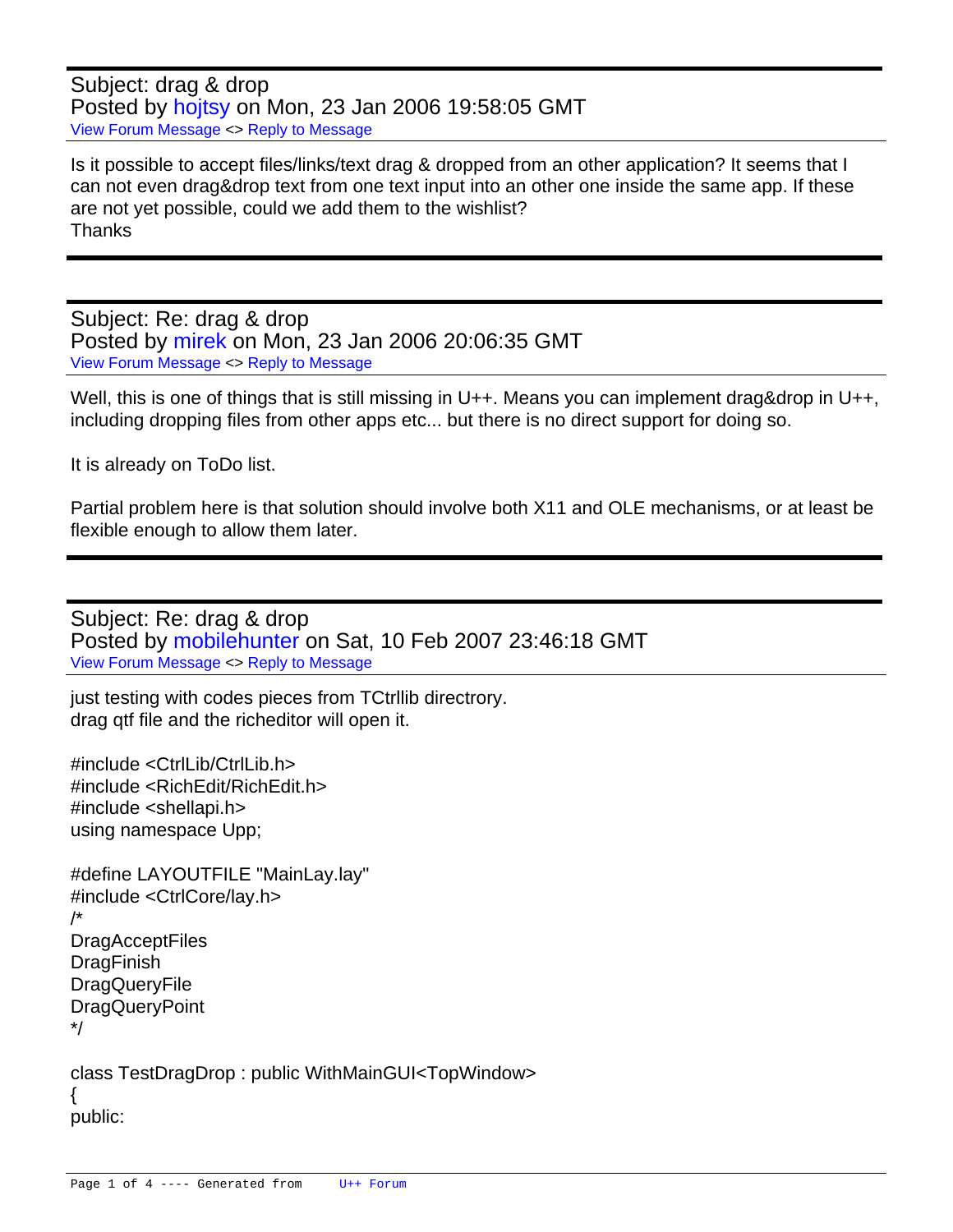```
		TestDragDrop();
		~TestDragDrop();	
		virtual LRESULT WindowProc(UINT message, WPARAM wParam, LPARAM lParam);
```

```
	private:
 		void showDroppedFiles(HDROP dropInfo);
	private:
 		RichEdit editor;
 		typedef TestDragDrop CLASSNAME;
};
TestDragDrop::TestDragDrop()
{
	Add(editor.SizePos());
	editor.SetFocus();
	Open();
	HWND hwnd = GetHWND();
	DragAcceptFiles(hwnd,true);
}
TestDragDrop::~TestDragDrop()
{
}
void TestDragDrop::showDroppedFiles(HDROP hdrop)
{
	//get how many are dropped
	int count = DragQueryFile((HDROP)hdrop, (DWORD)-1, 0, 0);
	Vector<String> list;
for(int i = 0; i < count; i+1} {
 		//get length of files name
 		int length = DragQueryFile((HDROP)hdrop, i, 0, 0);
 		String s;
 		DragQueryFile((HDROP)hdrop, i, s.GetBuffer(length), length + 1);
 		s.ReleaseBuffer(length);
 		//Taken from UWord codes
 		editor.SetQTF(LoadFile(s));
 		editor.ClearModify();
	}
	DragFinish((HDROP)hdrop);
}
LRESULT TestDragDrop::WindowProc(UINT message, WPARAM wParam, LPARAM lParam)
{
	HWND hwnd = GetHWND();
	switch(message) 
	{
 		case WM_DROPFILES:
```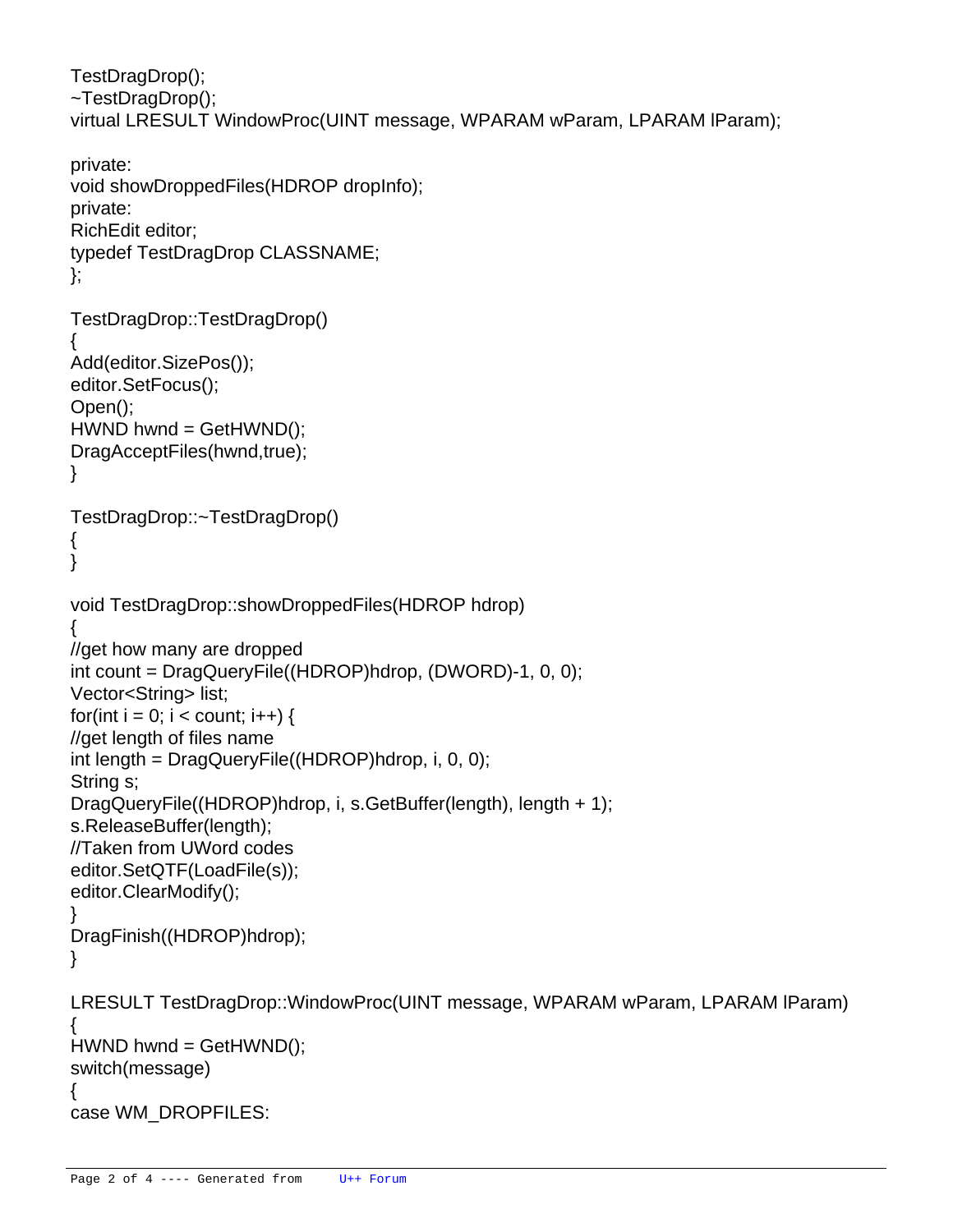```
		{
 			showDroppedFiles((HDROP)wParam);
 			return 0;
 		}
 		default:
 			return TopWindow::WindowProc(message, wParam, lParam);
	}
	return true;
}
GUI_APP_MAIN
{
	TestDragDrop test;
	test.Run();
}
```
Subject: Re: drag & drop Posted by [mirek](https://www.ultimatepp.org/forums/index.php?t=usrinfo&id=3) on Sun, 11 Feb 2007 08:47:30 GMT [View Forum Message](https://www.ultimatepp.org/forums/index.php?t=rview&th=204&goto=8122#msg_8122) <> [Reply to Message](https://www.ultimatepp.org/forums/index.php?t=post&reply_to=8122)

Thanks. Really not that complicated, is it? (What IS complicated is to support all variants, including OLE D&D, in-application D&D, X11 D&D etc....)

BTW, according to "U++ programming paradigm", I do not quite like this part:

mobilehunter wrote on Sat, 10 February 2007 18:46just testing with codes pieces from TCtrllib directrory.

drag qtf file and the richeditor will open it.

```
TestDragDrop::TestDragDrop()
{
	Add(editor.SizePos());
	editor.SetFocus();
	Open();
	HWND hwnd = GetHWND();
	DragAcceptFiles(hwnd,true);
}
```
Opening dialog in constructor is "bad practice" (of course, it works as expected and in experimental code it is OK).